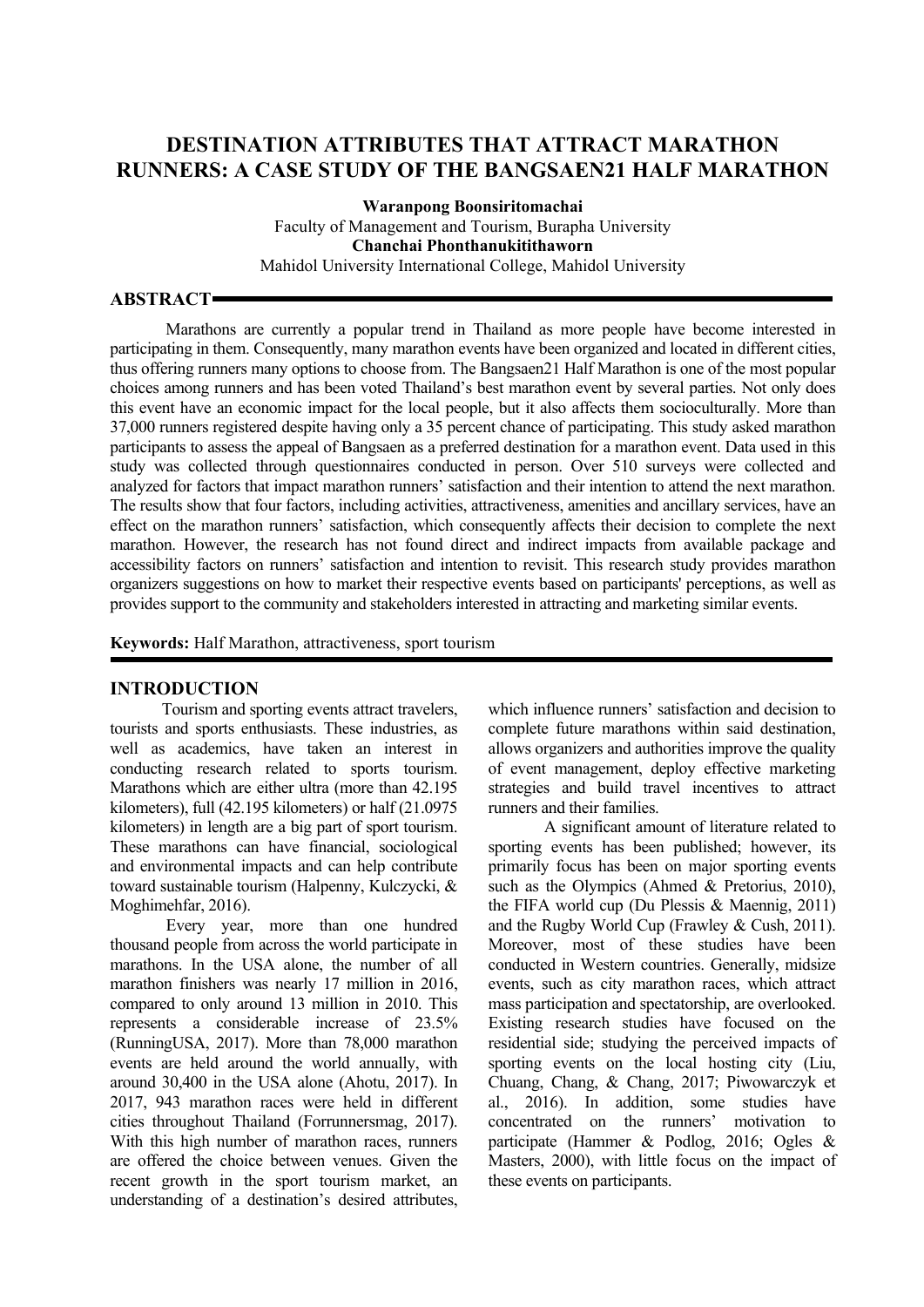The aim of the present study is to fill the research gap and develop a theoretical model to help assess a destination's desired attributes which influence runners' satisfaction and decision to complete future marathons within said destination. Practical implications and further research are also discussed.

#### **LITERATURE REVIEW**

#### **1. Destination Attributes**

Tourists have many options when it comes to travel. With regards to tourism and recreational activities, the destination is one of the crucial components in the decision-making process. Many scholars have defined the term "destination" in several ways. With regards to its geographical definition, a tourist destination is defined as a place of interest where tourists visit on a temporary basis, typically to experience the attractive characteristics of said destination (Leiper, 1995). In addition to the experiential dimension, Leiper (1995) perceives the destination's attractiveness as a key factor, and the perceptual aspect as essentially subjective. Concerning this aspect, a tourist destination is unlike other physical commodity products where the product is delivered to the customer; but rather, it is the inverse where the customer is "delivered" to the destination. Another definition states a tourist destination is a geographical region comprising the critical mass of development which meets the desires of the tourist (Gunn, 1997). Concurrently, the definition of a tourist destination can also go beyond the geographical limits and extend to a tourist's original motivations (Buhalis, 2000). As denoted by Cooper, Fletcher, Fyall, Gilbert, and Wanhill (2008), a tourist destination is the focus on facilities and services designed to motivate or meet the needs of tourists. With these definitions in mind, an area, location, city or region can be invested in and developed to attract tourists. In other words, tourist destinations can include a mixture of complex entities aside from just locations, including products, services and experiences.

The choice in tourist destination has been of considerable interest for tourism scholars (King, Chen, & Funk, 2015). Many factors have been found which influence a tourist's decision-making process. Based on Dann's (1977) push-pull theory, these factors can be categorized into two groups: "push" and "pull". Push factors refer to the specific or internal forces that impact a person's decision to take a vacation, whereas pull factors refer to the forces that impact the person's decision as to which destination should be selected. In brief, push motives assist in justifying the need to travel, whilst pull

motives justify the destination choice (King et al., 2015).

From an internal perspective, many research studies have explored the behavior of travelers by investigating the push factors associated to tourism (Prebensen, Woo, Chen, & Uysal, 2013; Templeton & Lee, 2016). The common push factors found in these studies included escape from a person's everyday environment, as well as novelty, social interaction, relaxation and prestige. Conversely, some studies have focused on sport tourism; specifically, marathons. For example, Ogles and Masters (2000) compared the motivation behind attending marathons between younger and older runners. The researchers found that younger runners were motivated by personal goal achievement, while older runners' motivation was based on general health and weight concerns, as well as the meaning of life. A later study conducted by Hammer and Podlog (2016) found that the motivation behind running marathons can depend on a person's family structure, including marital status, whether someone has children and the age of a person's children. For instance, those who were not married were motivated by a sense of accomplishment, health benefits, as well as the social aspect, whereas those who were married with young children reported being motivated by the social aspects, such as developing friendships.

To elicit a destination's desired attributes, some scholars have explored the determining factors for travelers, which affect their destination choice. For example, Buhalis (2000) proposes that successful destinations be organized into the 6As. The 6As include Activity, Attractions, Accessibility, Amenities, Available packages, and Ancillary services. Activity refers to all activities which are available at the destination, and what activities travelers participate in during their visit; attractions refer to an event or place that draws visitors by offering something of interest or pleasure to tourists; accessibility refers to the ability to reach desired services, activities and destinations; amenities refer to all services which facilitate a convenient stay, such as accommodation, food and activities; available packages refer to the pre-arranged service bundles created by intermediaries to garner attention for the unique features of a destination; and ancillary services refer to the day-to-day services, including banks, telecommunications, post offices and hospitals (Buhalis & Amaranggana, 2013). These attributes are related to location, products, services and ultimately, experiences. Buhalis (2000) claimed that it is important for destinations to properly maintain the 6As to stay competitive within the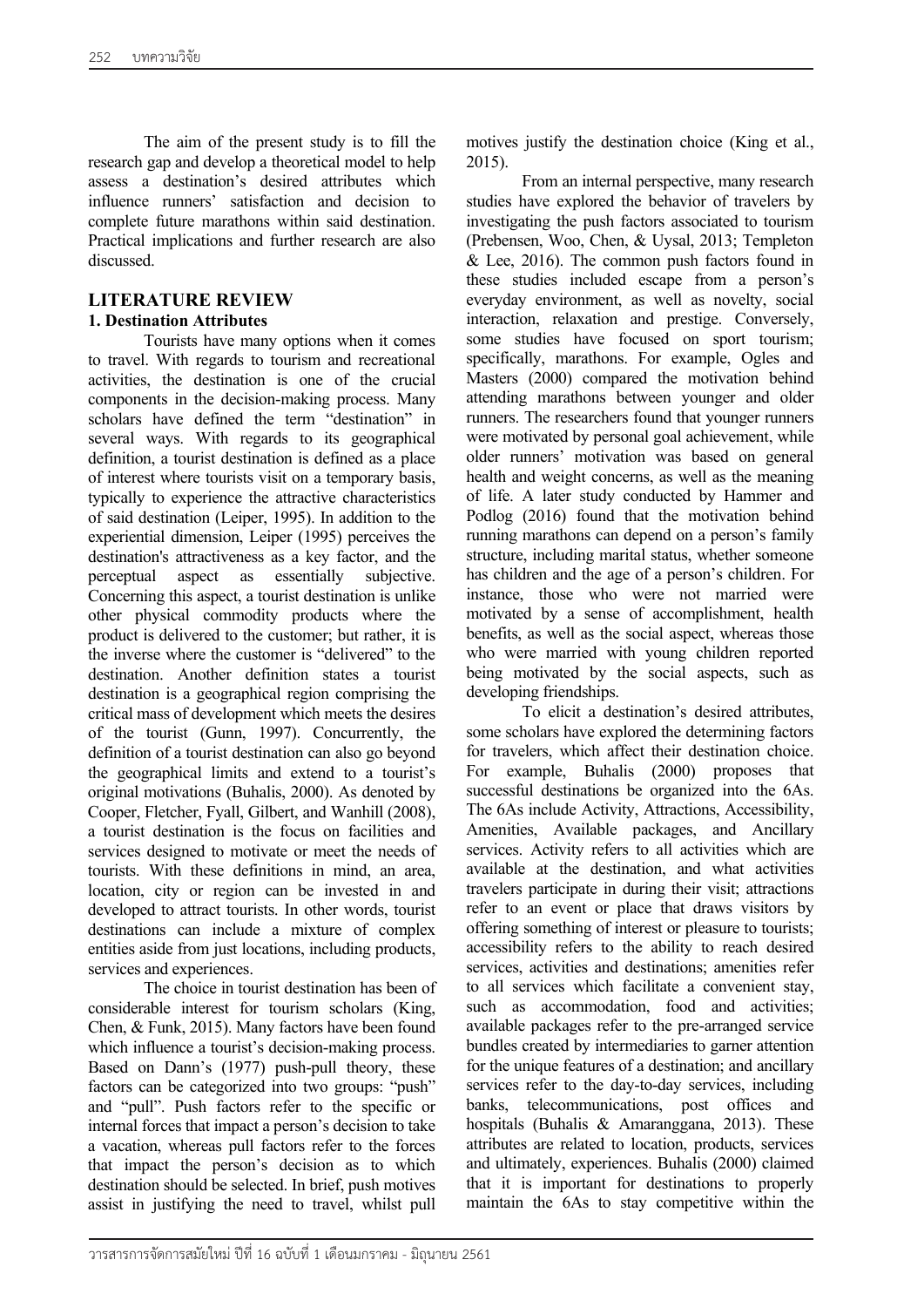industry. Nicolau and Mas (2006) claimed there are 17 attributes, which impact destination choices. Some of these attributes include infrastructure, programmed activities, entry prices and reputation. Another study conducted by Eusébio and Vieira (2013) proposed 9 destination attributes, some of which include quality of transportation, price of accommodation and traffic congestion. The mentioned attributes additional to the 6As are primarily elaborations upon the 6As and are not always applicable for all destinations. Therefore, the present study adopts Buhalis' (2000) 6As as they cover the core components of a tourist destination as defined in this study. Additionally, as many prior studies have explored push factors for sport tourism and only limited research studies on the pull side for marathon events, this study aims to examine a destination's key attributes which impact tourism.

## **2. Satisfaction**

The word "satisfaction" has been theoretically defined as pleasure fulfillment through an overall evaluation of a service or product compared to a consumer's expectations (Oliver, 1999). In the context of tourism, satisfaction is predominantly referred to as a function of pre-travel expectations and post-travel experiences (Reisinger & Turner, 2012). Specifically, a tourist can construct an impression of their overall pleasure after a trip. A tourist might be satisfied when their experiences – within a given set of expectations – result in feelings of gratification. On the contrary, they might be disappointed when their experience results in feelings of displeasure. Consequently, satisfaction is an affective orientation toward the products or services customers are exposed to and experience.

To date, satisfaction has been empirically proven to be a necessary component within a competitive market-oriented industry. Extensive research studies have been conducted to investigate the causes of satisfaction, as well as examine satisfaction as a predictor in various post-processes (Koo, Byon, & Baker III, 2014). Pantouvakis and Lymperopoulos (2008) found that satisfaction is dependent on various factors, such as consumer moods, emotions, perceived service quality and social interactions. Kim and Lough (2007) also claim that the more experienced the consumer, the more likely they are to be satisfied with a service or product. With regards to the post-process, the evaluation of a traveler's experience has demonstrated that the satisfaction of the tourist has a significant impact on destination loyalty (Sun, Chi, & Xu, 2013), positive word-of-mouth (Abubakar & Mavondo, 2014) and a tourist's intention to revisit a

destination (Assaker, Vinzi, & O'Connor, 2011). Reisinger and Turner (2012) claim that the higher the satisfaction of the traveler, the higher the likelihood they will revisit a destination.

# **3. Behavioral intention**

Behavioral intention is defined as a person's intention to behave based on his or her feelings, knowledge, or assessments of prior experiences (Spears & Singh, 2004). Behavioral intention can be classified into two categories: favorable and unfavorable (Ladhari, 2009). Some researchers have found that if a consumer has an unfavorable behavioral intention, they will leave a destination, spend less money, deliver negative word-of-mouth and will even take legal action against a product or service provider. On the contrary, if a consumer has a favorable behavioral intention, they are more likely to repurchase a product, spend more money, pay a premium price, deliver positive word-of-mouth and will become a loyal customer (Ladhari, 2009). A loyal customer might act as a channel in promoting a product or service through informal recommendation and word-of-mouth. Consequently, this helps the service provider gain more revenue and reduce marketing costs (Reid & Reid, 1994).

Lending to the benefits of favorable behavioral intention, scholars have used behavioral intention to investigate the direct and indirect relationships between a destination's attributes and satisfaction. Some researchers found that a destination's attributes have direct impact on behavioral intention (Park & Njite, 2010), whereas others revealed that a destination's attributes were indirectly linked to satisfaction (Wang & Hsu, 2010). Consequently, both a destination's attributes and satisfaction can act as predictors of behavioral intention.

# **4. Hypothesis Development**

Based on the preceding literature review, this study proposed the model exploring the structural relationship between a destination's attributes, a runner's satisfaction and behavior intention. Specifically, the model examines the direct impact from the perspective of six destination attributes and behavioral intention. Furthermore, this model examines the mediating role of satisfaction between the six destination attributes and behavioral intention at a marathon event.

All six destination attributes were hypothesized to have direct effects on behavioral intention. The results from previous studies on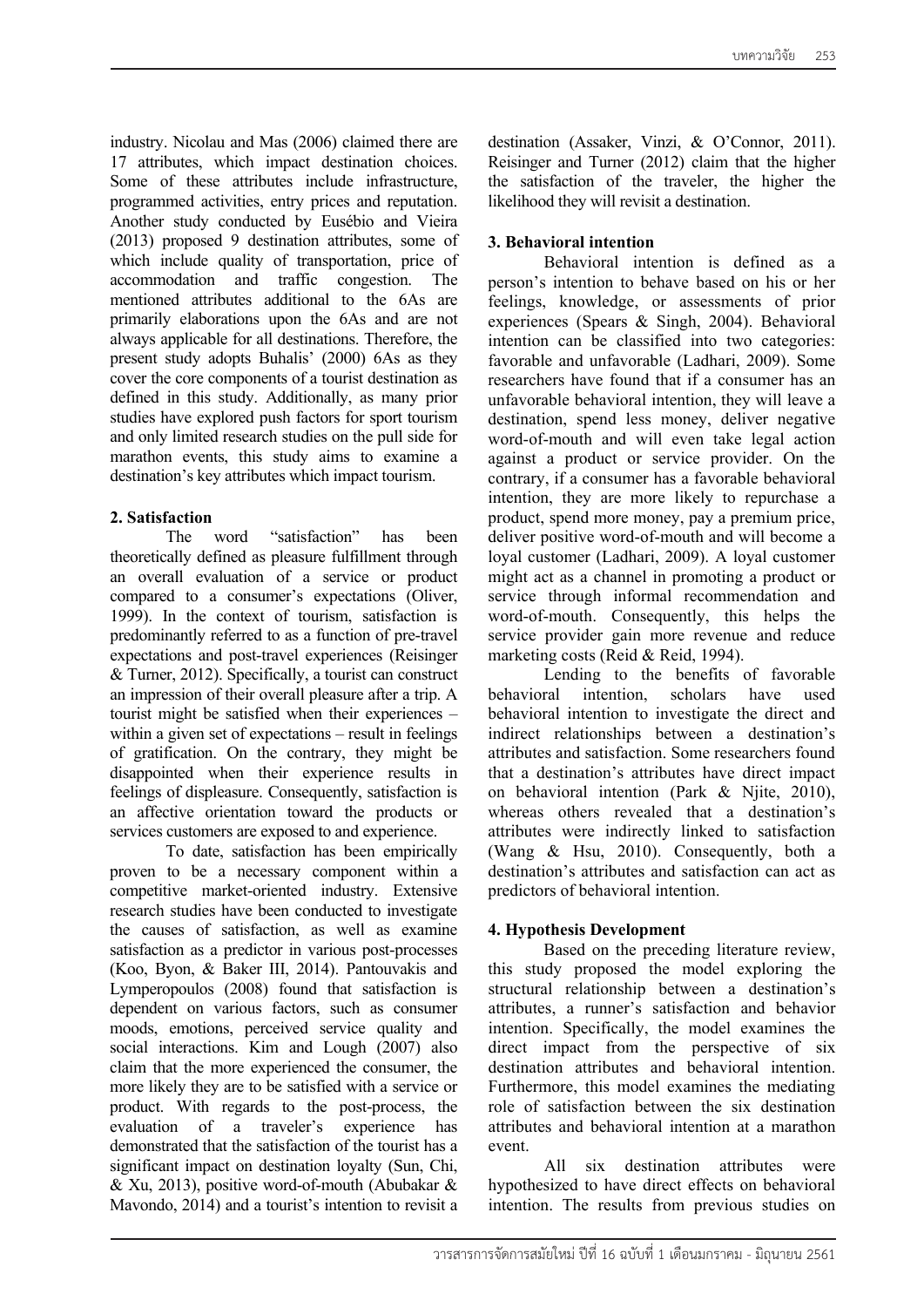tourism are mixed and arguably inconsistent. Some attributes have been found to be significant in certain contexts (Chen & Funk, 2010; Kaplanidou & Gibson, 2010), whereas others were found less. Kaplanidou and Vogt (2007) indicated that based on a population of active sport tourists whose primary purpose was to participate in a sporting event, the attributes from past experiences, including the natural environment, sightseeing opportunities, safety, novelty, climate and convenience of a destination, significantly influenced their intention to return to the destination for sport tourism activities. Kaplanidou and Gibson (2010) also found that an important factor for a sport tourist is a destination's attributes. This finding is also supported by Chen and Funk (2010) whose study compared sport and non-sport tourists in Europe. The researchers found that three attributes – accommodation facilities, historic/cultural attractions and sporting facilities and activities – have different impacts on sport and non-sport tourists. They discovered a sport tourist's decision to return to the destination was influence by the three attributes, whereas a non-sport tourist's decision was not. On the other hand, Eusébio and Vieira (2013) found that a destination's attributes have no direct impact on behavioral intention to return, but the destination has a direct impact on satisfaction. These authors explained that motivations, alternative destinations and low switching costs may contribute to tourist satisfaction, but nevertheless, could decide not to return to the destination. Therefore, the following first set of six hypotheses would be:

*H1a: There is a positive direct relationship between activity and behavioral intention to attend a future event.*

*H2a: There is a positive direct relationship between attractive and behavioral intention to attend a future event.*

*H3a: There is a positive direct relationship between amenities and behavioral intention to attend a future event.*

*H4a: There is a positive direct relationship between available packages and behavioral intention to attend a future event.*

*H5a: There is a positive direct relationship between accessibility and behavioral intention to attend a future event.*

*H6a: There is a positive direct relationship between ancillary services and behavioral intention to attend a future event.*

Literature on satisfaction with tourism and sporting events has indicated that travelers'

satisfaction with individual components of a destination leads to their satisfaction with the overall destination (Kim & Jogaratnam, 2015; Zabkar, Brencic, & Dmitrovic, 2010). In tourism, it is important to consider the individual attributes because the particular characteristics of tourism have a notable effect on a tourist's satisfaction (Seaton & Bennett, 1996). Zabkar et al. (2010) found that all six destination attributes, including accessibility, amenities, attractions, available packages, activities, and ancillary services influence the perceived quality of a destination's offerings and tourist satisfaction. Still, a study by Eusébio and Vieira (2013) found that attraction, accessibility and ancillary services have a direct effect on satisfaction. However, the researchers noted that the relative importance of these attributes is strongly influenced by and can vary with, the type of destination and the market under analysis. Therefore, the second set of six hypotheses would be:

*H1b: Activity positively influences a runner's satisfaction.*

*H2b: Attractions positively influences a runner's satisfaction.*

*H3b: Amenities positively influences a runner's satisfaction.*

*H4b: Available packages positively influences a runner's satisfaction.*

*H5b: Accessibility positively influences a runner's satisfaction.*

*H6b: Ancillary services positively influence a runner's satisfaction.*

The link between tourist satisfaction and behavior intention to return to an event in the future has been well-established by prior literature (Kaplanidou & Gibson, 2010; Zabkar et al., 2010). Previous research revealed that sport tourists travel for varied reasons –from watching sporting events, to actively participating in sporting events or visiting well-known sports locations (Shonk & Chelladurai, 2008). Baker and Crompton (2000) claimed that satisfied participants are more likely to return to the same event and share their positive experience with others. Additionally, Lehto, O'Leary, and Morrison (2004) stated that if a returning tourist visits different attractions or attends different activities within the same destination, they are likely to have different expectations. Scholars versed in sports have examined the indirect and direct effects of satisfaction on the intention to return to a destination. Concerning the indirect effect, Shonk and Chelladurai (2008) found that the relationship between the quality of sport tourism and the intention to return to the destination or event is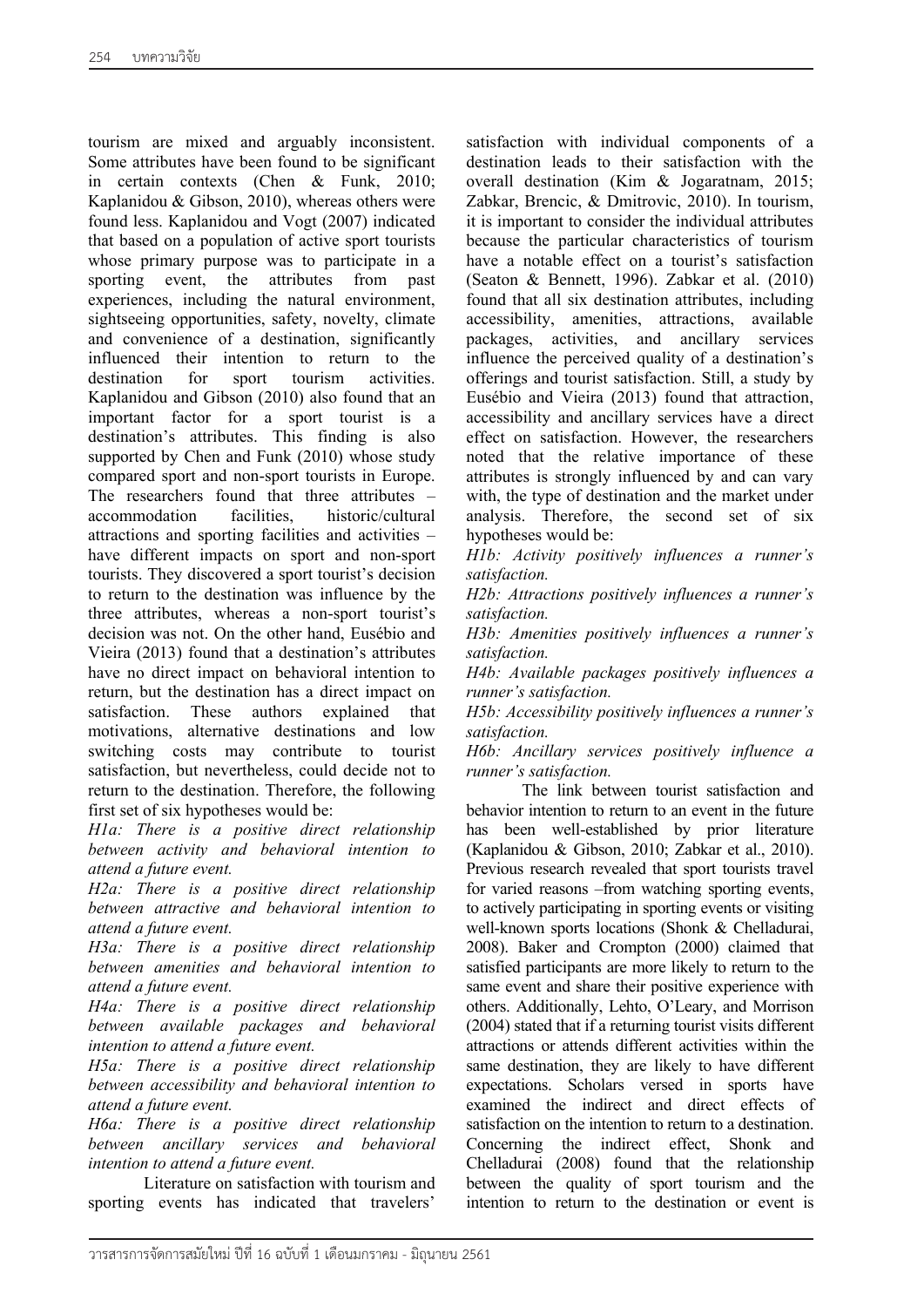wholly influenced by the satisfaction a tourist experiences with the service. This finding is consistent with the previous study by Cronin Jr and Taylor (1992) who stated that consumers may not always purchase the best quality service, but may experience an enhanced level of satisfaction due to several aspects such as convenience, price or availability. With regards to the direct effect, Zabkar et al. (2010) found the direct impact of tourists' satisfaction on behavior intention. This finding is supported by Kaplanidou and Gibson (2010) study wherein they indicate that satisfaction with a recurring sports event is a more stable predictor for repeated event participation. However, Kaplanidou and Vogt (2007) did not find any direct relationship between satisfaction and the intention to return in their non-recurring bicycle event study. Nevertheless, they found that previous experience with a destination significantly influenced their intention to return. Therefore, last hypotheses would be:

*H7: Satisfaction positively influences a runner's behavioral intention.*

## **RESEARCH DESIGN**

#### **1. Study sites and population**

The target population of the present study consists of runners in the Bangsean21 Half Marathon event. This event was chosen as the research topic for three primary reasons. Firstly, the Bangsean21 Half Marathon was ranked as the best half marathon in Thailand by many agencies. Secondly, the appeal of the event's popularity – with applications from 37,000 runners, despite a random selection of only 13,000 runners. Thirdly, it was the first half marathon in Thailand and in the Association of Southeast Asian Nations (ASEAN) that conformed with the standards of the International Association of Athletics Federations (IAAF), the Association of International Marathons and Distance Races (AIMS), the Asian Athletics Association (AAA) and the Athletic Association of Thailand (AAT). Moreover, the IAAF agreed to send a committee to inspect the standards of the half marathon in accordance with the highest international running standards. Up to the first of January 2017, only 101 events worldwide – all international races – were certified (Destination Thailand News, 2016).

#### **2. Survey instrument**

In the present study, a quantitative data collection method was applied to analyze the empirical data, which was collected from the marathon runners through a questionnaire survey.

The questionnaires were administered using a direct in-person survey methodology to achieve high response rates (Lee, 2013). A simple random sampling technique was used whereby all participants were given the same probability of being selected (Altinay, Paraskevas, & Jang, 2015). To facilitate the process of collecting survey data, twelve students majoring in tourism were hired to act as research assistants and trained in research data collection techniques, including in-person questionnaire administration, randomized sampling, and techniques for reducing refusal rates. The questionnaires were administered on November  $16<sup>th</sup>$ and  $17<sup>th</sup>$ , 2017. If an individual refused to participate, another runner was engaged and requested to partake. Some 571 fully completed questionnaires were collected from both local and non-local participants. 70 participants who were residents of Bangsaen, the host city, were deleted from the sampling frame. As a result, this study yielded a sample size of 501, which, based on studies conducted by Westland (2010) is adequate for performing the SEM analysis. The majority of respondents were male aged between 30-44, have average monthly income around 20,001-30,000 baht and hold bachelor degree.

*Destination attributes.* A combination of structured and unstructured techniques were used to capture various aspects of the Bangsaen21 Half Marathon as a sporting event, including a comprehensive review of previous destination literature, content analysis of tourism literature (e.g.Chi & Qu, 2008; Zabkar et al., 2010), promotion brochures and websites, and the employment of qualitative research techniques, such as unstructured personal interviews and managerial judgment. An attribute list consisting of 32 items was established with "Activity" and "Accessibility" measured with five items, "Attraction" with seven, "Amenities" with nine, and "Available packages" and Ancillary services" with three. All items under the six destination attributes were anchored by a 7-point Likert-type scale, ranging from extremely dissatisfied to extremely satisfied.

*Satisfaction and Behavioral intention.* Satisfaction with the marathon event and behavioral intention were each measured with three items as suggested in tourism literature (Zabkar et al., 2010). The item requested respondents indicate on a 7-point scale, the satisfaction and the likelihood to participate in the following year's event, ranging from 1= extremely agree and  $7$  = extremely disagree.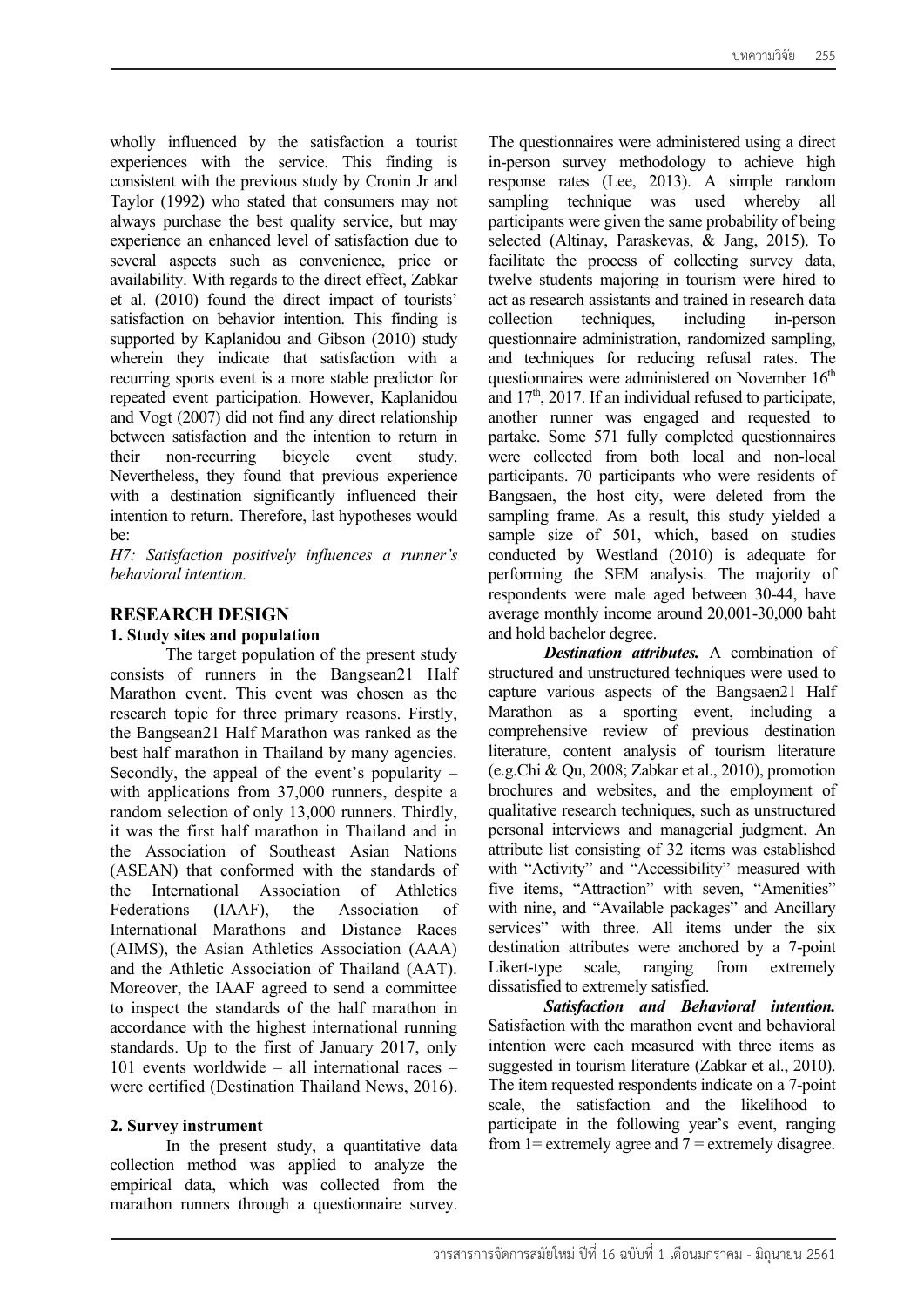### **DATA ANALYSIS AND RESULTS**

Structural equation modeling (SEM) using maximum likelihood estimation was administered to test the proposed model. Following Byrne's (2000) two-step approach, the measurement model was first examined to test whether the intended constructs were measured by the underlying latent variables, with no significant cross-loading on other factors. Subsequently, the structural model was examined to investigate the relationships between the theoretical constructs and proposed hypotheses. In this study, the AMOS version 21 software was used to assess the measurement and the structural model.

*The testing of the measurement model.* The measurement model was tested using confirmatory factor analysis to assess reliability and validity. According to the recommended level by Hair et al. (2010), the results indicate a satisfactory fit of eight proposed factors with  $X^2/df = 1.798$  (recommended value below 3). The fit indices pass the minimum value of 0.9, where the goodness of fit index  $(GFI)$  = 0.918, the normed fit index (NFI)  $= 0.950$ , and the comparative fit index  $(CFI) = 0.977$ , respectively. The root mean square error of approximation (RMSEA) = 0.040, which is lower than the suggested limit of 0.05. Accordingly, the researchers proceeded to evaluate the psychometric properties of the measurement model in terms of convergent validity and discriminant validity.

The convergent validity was assessed using the attributes of factor loading, average variance extracted (AVE), and construct reliability (CR). In this study, all the scale items are highly loaded with respect to their constructs, with all factor loadings having an above the threshold value of 0.50 (Kline, 2010). The high loadings suggest that the indicators converge on a common point and the indicators are strongly related to their associated constructs. Moreover, the AVE values of each construct fall between 0.643 and 0.885, indicating good convergence (rule of thumb at 0.50 or higher) (Kline, 2010). Finally, CR of each indicator in this present study shows scores above 0.80, suggesting that the measures consistently represent the same latent construct.

To evaluate the discriminant validity, the square root of the AVE values was compared with the absolute value of the correlation estimates (Kline, 2010). As listed in Table 1, for each factor the square root of AVE values (shown as parentheses on the diagonal) are significantly larger than its absolute correlation estimates with other factors, indicating that a satisfactory level of discriminant validity has been achieved. In other words, all the constructs in the measurement model are statistically different from each other. Therefore, the measurement model of this study exhibits the sound reliability and validity necessary for further testing of the research hypotheses.

| TWOTO I THO III II WHAT SHING ON COIL ONWERT CSWINGES |            |         |            |            |         |            |            |         |  |  |  |
|-------------------------------------------------------|------------|---------|------------|------------|---------|------------|------------|---------|--|--|--|
|                                                       | <b>ITV</b> | ACT     | <b>ATT</b> | <b>APK</b> | ACC     | <b>ANC</b> | <b>SAT</b> | AMT     |  |  |  |
| <b>ITV</b>                                            | (0.941)    |         |            |            |         |            |            |         |  |  |  |
| <b>ACT</b>                                            | 0.582      | (0.802) |            |            |         |            |            |         |  |  |  |
| <b>ATT</b>                                            | 0.639      | 0.067   | (0.804)    |            |         |            |            |         |  |  |  |
| <b>APK</b>                                            | 0.021      | 0.048   | 0.051      | (0.926)    |         |            |            |         |  |  |  |
| ACC                                                   | 0.101      | 0.085   | 0.119      | 0.010      | (0.819) |            |            |         |  |  |  |
| <b>ANC</b>                                            | 0.574      | 0.650   | 0.697      | 0.157      | 0.072   | (0.807)    |            |         |  |  |  |
| <b>SAT</b>                                            | 0.753      | 0.677   | 0.764      | 0.047      | 0.083   | 0.670      | (0.911)    |         |  |  |  |
| AMT                                                   | 0.510      | 0.591   | 0.591      | 0.070      | 0.034   | 0.597      | 0.591      | (0.899) |  |  |  |

**Table 1** *The AVE and squared correlation estimates*

*Direct effect*. The results of the full structural model showed there was good fit of data  $(X^2/df =$ 1.701, GFI = 0.929, NFI = 0.957, CFI = 0.982, RMSEA = 0.037). This study tested each hypothesis by examining the path significance. Figure 1 illustrates the path diagram with the resulting standardized structural parameter estimates included on the paths.

With regards to the structural relations for runner satisfaction when attending a marathon event, the effect of activity (H1b), attractiveness (H2b), amenities (H3b), and ancillary services (H6b) are supported ( $\beta$  = 0.171, p<0.05,  $\beta$  = 0.427, p<0.001,  $\beta = 0.129$ , p<0.05, and  $\beta = 0.184$ , p<0.05, respectively). However, available packages (H4b) and accessibility (H5b) were

found to have no effect on runner satisfaction. These factors explained 65 percent of the total variance in runner satisfaction – the greatest being the attractiveness of the venue. Regarding the effect of behavioral intention to return to future marathon events, only satisfaction (H7) confirms this prediction ( $\beta = 0.583$ , p<0.001). Notably, the hypotheses of activity (H1a), attractiveness (H2a),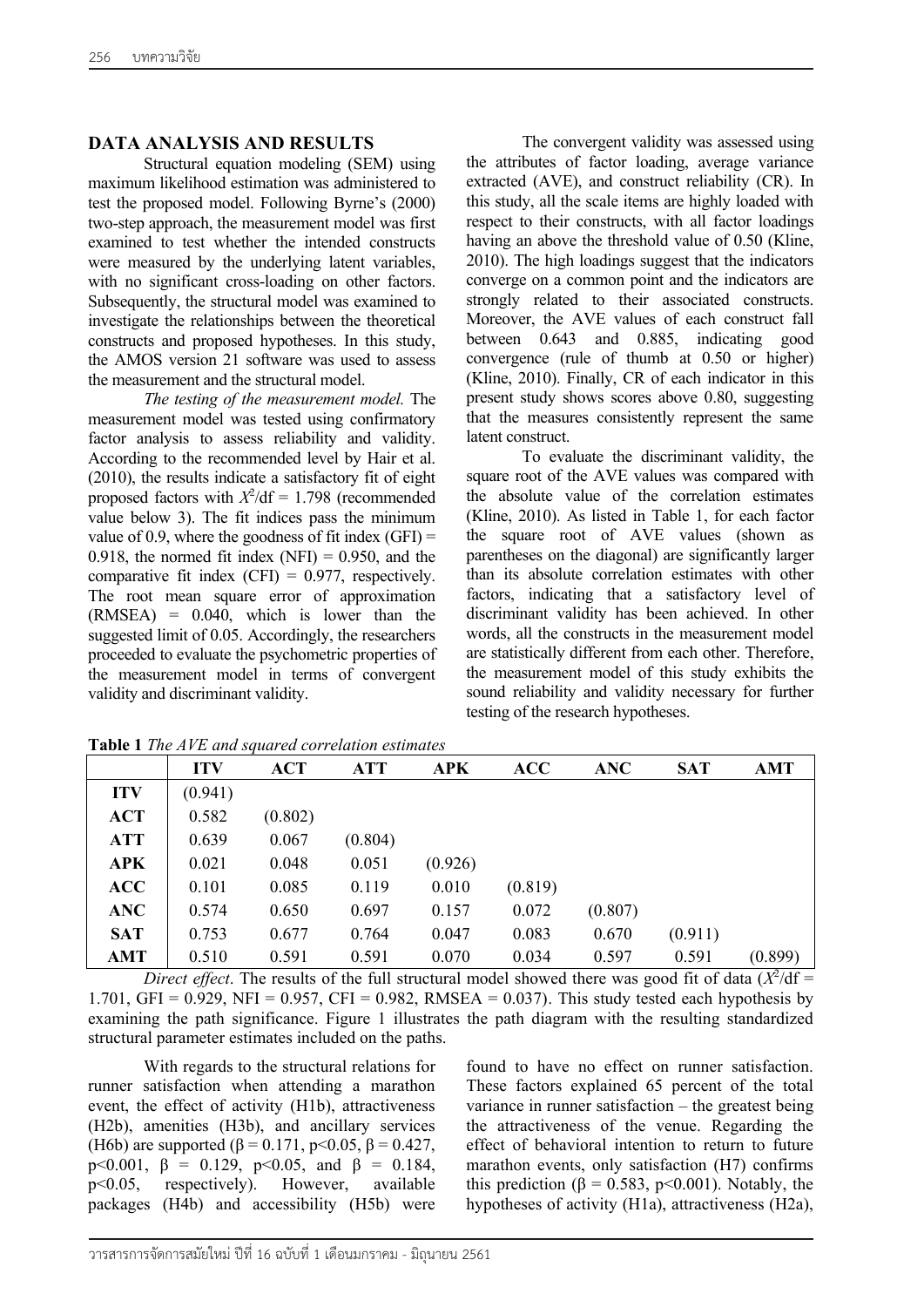amenities (H3a), available packages (H4a), accessibility (H5a) and ancillary services (H6a) are unsupported. The model explains 59 percent of the total variance in behavior intention to return, with satisfaction contributing to the greatest effect.



**Figure 1** Results of structural path analysis for the research model and hypotheses testing.

*Mediating effects*. A formal test of indirect effects using a bootstrap procedure was performed to examine the mediation effects in the part analysis model. As shown in Table 2, activity, attractiveness, amenities, and ancillary services were found to have no direct significant effect on behavioral intention; however, these factors indirectly influenced behavioral intention via satisfaction. In other words, the relationship is fully mediated by satisfaction. For the indirect path, the effect of attractiveness on behavioral intention is strongest, followed by ancillary services, activity and amenities ( $\beta$  = 0.249,  $β = 0.108, β = 0.100, and β = 0.075, respectively.$ Moreover, the findings also suggest that there is no significant direct and indirect influence of available packages and accessibility on behavioral intention.

| Independent        | <b>Satisfaction</b><br>$(R^2 = 0.65)$ |                                  |                               | <b>Behavioral Intention to return</b><br>$(R^2 = 0.59)$ | <b>Mediation</b>                 |                               |                                   |  |
|--------------------|---------------------------------------|----------------------------------|-------------------------------|---------------------------------------------------------|----------------------------------|-------------------------------|-----------------------------------|--|
| variable           | <b>Direct</b><br><b>Effect</b>        | <b>Indirect</b><br><b>Effect</b> | <b>Total</b><br><b>Effect</b> | <b>Direct</b><br><b>Effect</b>                          | <b>Indirect</b><br><b>Effect</b> | <b>Total</b><br><b>Effect</b> | <b>Analysis</b><br><b>Results</b> |  |
| Activity           | $0.171***$                            | $\blacksquare$                   | $0.171***$                    | $0.063$ <sup>ns</sup>                                   | $0.100***$                       | $0.163***$                    | Full mediation                    |  |
| Attractiveness     | $0.427***$                            |                                  | $0.427**$                     | 0.064 <sup>ns</sup>                                     | $0.249***$                       | $0.312***$                    | Full mediation                    |  |
| Amenities          | $0.129***$                            | $\overline{\phantom{0}}$         | $0.129***$                    | $0.050$ <sup>ns</sup>                                   | $0.075***$                       | $0.125***$                    | Full mediation                    |  |
| Available package  | 0.001 <sup>ns</sup>                   |                                  | 0.001 <sup>ns</sup>           | $0.019$ <sup>ns</sup>                                   | 0.001 <sup>ns</sup>              | $0.019^{ns}$                  | No effect                         |  |
| Accessibility      | $0.002^{ns}$                          |                                  | $0.002^{ns}$                  | $0.034$ <sup>ns</sup>                                   | 0.001 <sup>ns</sup>              | $0.035$ <sup>ns</sup>         | No effect                         |  |
| Ancillary services | $0.184***$                            |                                  | $0.184***$                    | $0.069$ <sup>ns</sup>                                   | $0.108***$                       | $0.177***$                    | Full mediation                    |  |
| Satisfaction       | $\overline{\phantom{a}}$              |                                  |                               | $0.583***$<br>de de de                                  |                                  | $0.583***$                    | Direct effect<br>on BI            |  |

**Table 2** *Direct, indirect and total effects of the relationships*

**Note:** Standardized coefficients are reported.  $^*p < 0.05$ ,  $^{**}p < 0.001$ , ns = not significant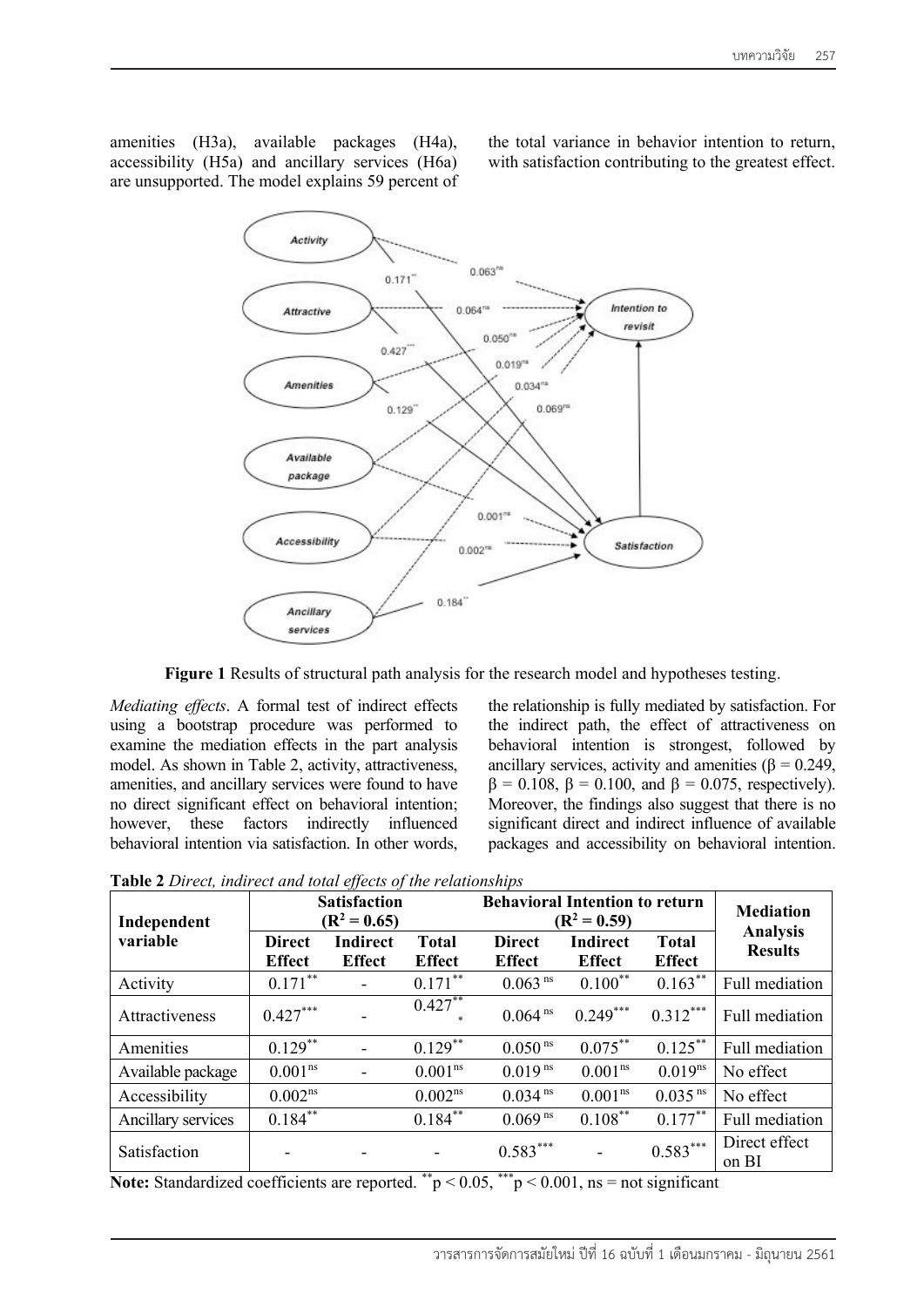## **DISCUSSION AND IMPLICATION**

The objective of this research is to model the key destination attributes that impact runners' satisfaction and runners' intention to return. Based on current impact literature, the marathon destination model – with thirteen paths – was proposed. Using data obtained from the runners who participated in the Bangsaen21 Half Marathon, the hypothesized paths were tested with the structural equation modeling approach. The results of the analysis confirmed that only five hypothesized paths were significant. Four attribute factors from the 6As of tourism destinations, including activity (H1b), attractiveness (H2b), amenities (H3b), and ancillary services (H6b) were positively associated with runners' satisfaction, which consequently effected behavioral intention to return (H7). However, on their own, these factors have no direct effect on behavioral intention to return to future events. Available packages and accessibility were not found to directly and indirectly impact both runners' satisfaction and behavioral intention to return.

A positive significant relationship was found between activity and runners' satisfaction. Runners revealed signs of satisfaction when participating in activities such as warm up exercises, award ceremonies and meals during the marathon event. In other words, the runners not only considered the race, but also the supplementary activities that are provided during the event. This finding is in accordance with Theodorakis, Kaplanidou, and Karabaxoglou (2015) who studied event service quality and satisfaction in sporting events. These researchers found that environmental factors significantly contribute to sport attendees' perceptions of satisfaction and the quality on experiential happiness outcomes.

Tourist attractions are the soul of the tourism destination. In previous studies, Eusébio and Vieira (2013) highlighted the availability of tourist attractions as one of the most important factors which might pull or push tourists to visit a specific destination. This present study also found the positive effect of attractiveness of tourist attractions on runners' satisfaction and suggests that the involved entities pay attention to the aesthetic value of their venues. Previous studies involving other sporting events such as cycling, surfing and rock climbing, also found that beautiful scenery helps promote tourism for active tourists who travel to participate in their favorite sporting activity (Kaplanidou & Gibson, 2010; Papadimitriou & Gibson, 2008). However, this study found that not only does the environmental factor impact satisfaction among visitors, but so does the quality of the route itself. Due to the high volume of marathon events in Thailand, runners consider the quality of the route, and choose the routes which have been accredited by trusted agencies.

Amenities and ancillary services were both found to have significant effects on runners' satisfaction. These results highlight the importance of the interaction between venue staff and runners, and the importance of the availability of support services, such as security systems and medical services. Both amenities and ancillary services dimensions have been previously emphasized, as shown in the study by Kouthouris and Alexandris (2005). The consistency in the predictive role of satisfaction may lie in tourism, especially within the context of sports. When they participate in sporting events, tourists have a higher probability of getting injured (Miller, Pauline, & Donahue, 2017). Moreover, since all events have mandatory rules to follow, event staffs are required to provide support and information to participants. However, it should be noted that the relative importance of these factors varies among different sports and destinations.

A significant relationship was not found between available packages and accessibility and satisfaction and behavior intention. These results conflicted with other studies (Zabkar et al., 2010) and could be due to the location in which the study was conducted. Since Bangsaen is not a big city and Thai people have recognized it as a popular travel destination, most runners who attended the marathon event had organized their trip on their own. Therefore, the available packages factor was not applicable. Moreover, with regards to the accessibility factor, most runners came from neighboring provinces such as Bangkok, thus access to the marathon event was not a major concern for them. Additionally, the popularity of the event among runners is significant as it implies that runners have a strong desire to participate, hence, little impact on their intention.

In this study, satisfaction was found to have a significant impact on the intention to return to the marathon event in the future. Nonetheless, the relationship between satisfaction and intention to return is not in accordance with existing tourism literature. The studies by Zabkar et al. (2010) found that satisfaction impacts the intention to return to a previously visited destination. In contrast, Bigne, Sanchez, and Sanchez (2001) found that merely measuring tourists' satisfaction is not adequate in predicting behavioral responses. Similarly, Kaplanidou and Vogt (2007) found that satisfaction with a bicycling event did not predict tourists' intentions to return back to the destination. However,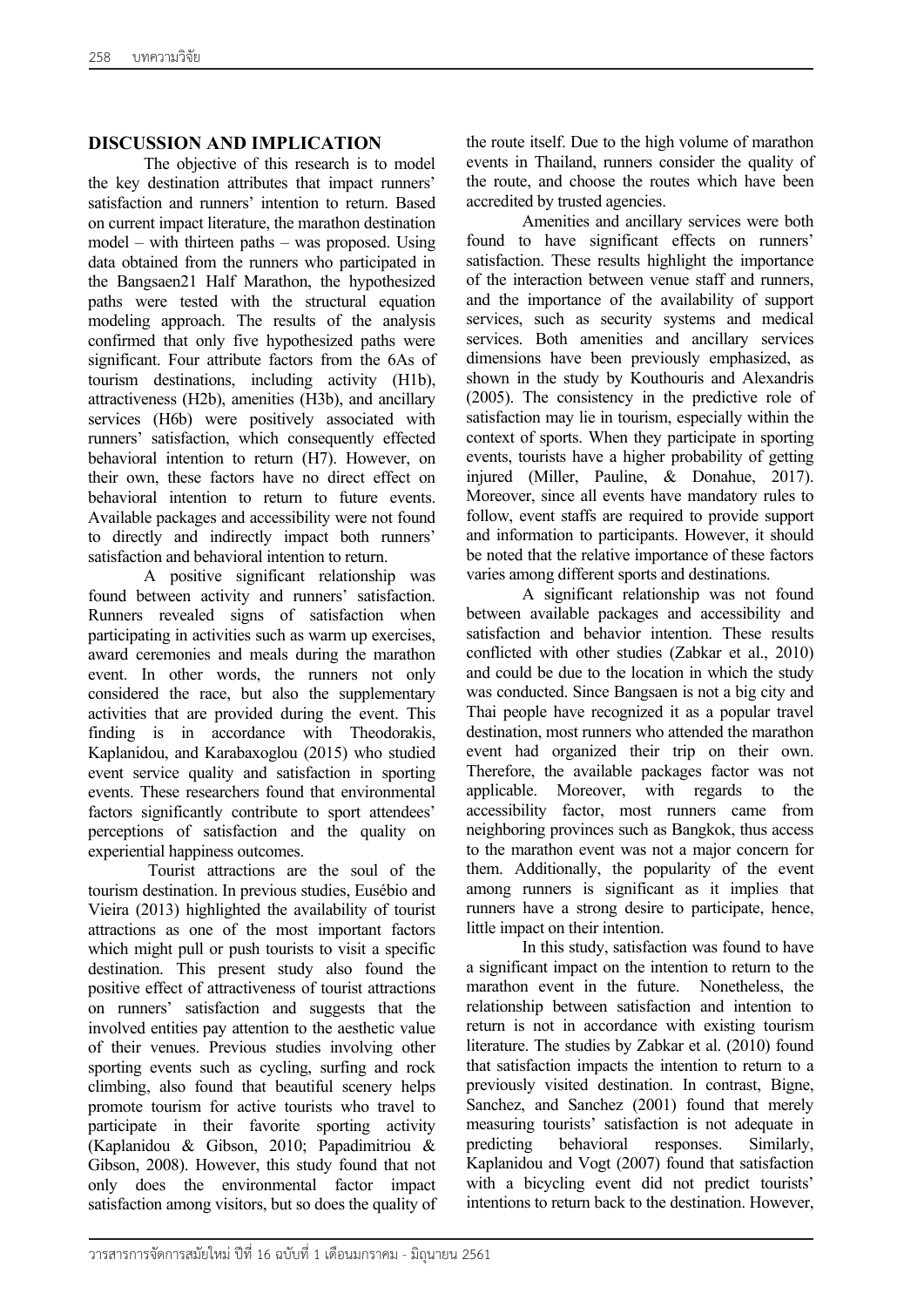this study illustrates the significant role of satisfaction and its role in the decision-making process with regards to taking part in future marathon events. The inconsistent results between this study and prior studies may be due to the nature and frequency of the sporting event, as well as the destination. For example, Kaplanidou and Vogt (2007) conducted a study in the context of a nonrecurring bicycling event which found no relationship between cyclists' satisfaction and behavioral intention. However, the present study conducted research in a recurring marathon event in the same destination. It may be that satisfaction with a recurring sporting event is a more stable predictor for repeat participation. Therefore, the role of participants' satisfaction could be essential in predicting sporting event behavior within the context of certain event types and hosting frequency. Furthermore, the SEM analysis confirmed the mediation role satisfaction played between the four destination attributes (including activity, attractiveness, amenities, and ancillary services) and the intention to return to the event in the future. This result is in accordance with prior research studies on tourism which examined the relationship between destination image (which includes a destination's attributes) and the intention to return (Bigne et al., 2001; Chi & Qu, 2008). In the present study, marathon runners with positive experiences tend to demonstrate a higher level of satisfaction, and are more likely to return to the event in the future, as well as refer the event to others.

The results of the present study should be interpreted with caution. The research sample in the present study is limited to visitors of the Bangsaen21

# **REFERENCES**

Half Marathon. However, the results of this study suggest that involved parties, including the organizers of the sporting event, should pay attention to keeping a high level of satisfaction among their participants to encourage future participation. Specifically, sporting event organizers should develop effective strategies to enhance key attributes for both the destination and event. For example, volunteers and staff should be trained to increase participants' satisfaction and improve their overall experience. The ability to respond quickly, an enthusiastic attitude and knowledge about the competition are important in meeting this crucial outcome. Event organizers should also cooperate with other service providers, such as hospitals, security companies and banks to provide convenient and supportive services for participants. Therefore, entities involved in organizing events should aim to deliver positive experiences for their participants, for example, by providing a safe running track with excellent facilities. Furthermore, event organizers, local governments, as well as constituents within the communities should work together to improve their respective destination's attributes. In doing so, they can provide the best and most inviting environment for participants, with the aim to maximize tourists' satisfaction in hopes of their return, eventually leading to sustainable tourism.

## **FUNDING ACKNOWKEDGEMENTS**

This work was supported by MICE & Communication Company [grant number M243/2560].

- Abubakar, B., & Mavondo, F. (2014). Tourism destinations: Antecedents to customer satisfaction and positive word-of-mouth. *Journal of Hospitality Marketing & Management, 23*(8), 833-864.
- Ahmed, F., & Pretorius, L. (2010). Mega-events and environmental impacts: The 2010 fifa world cup in south africa. *Alternation, 17*(2), 274-296.
- Ahotu. (2017). Worldwide 2017 2018 ultramarathon calendar Retrieved 1 January, 2017, from https://marathons.ahotu.com/calendar/ultr amarathon
- Altinay, L., Paraskevas, A., & Jang, S. S. (2015). *Planning research in hospitality and tourism*: Routledge.
- Assaker, G., Vinzi, V. E., & O'Connor, P. (2011). Examining the effect of novelty seeking, satisfaction, and destination image on tourists' return pattern: A two factor, nonlinear latent growth model. *Tourism Management, 32*(4), 890-901.
- Baker, D. A., & Crompton, J. L. (2000). Quality, satisfaction and behavioral intentions. *Annals of tourism research, 27*(3), 785- 804.
- Bigne, J. E., Sanchez, M. I., & Sanchez, J. (2001). Tourism image, evaluation variables and after purchase behaviour: Interrelationship. *Tourism Management, 22*(6), 607-616.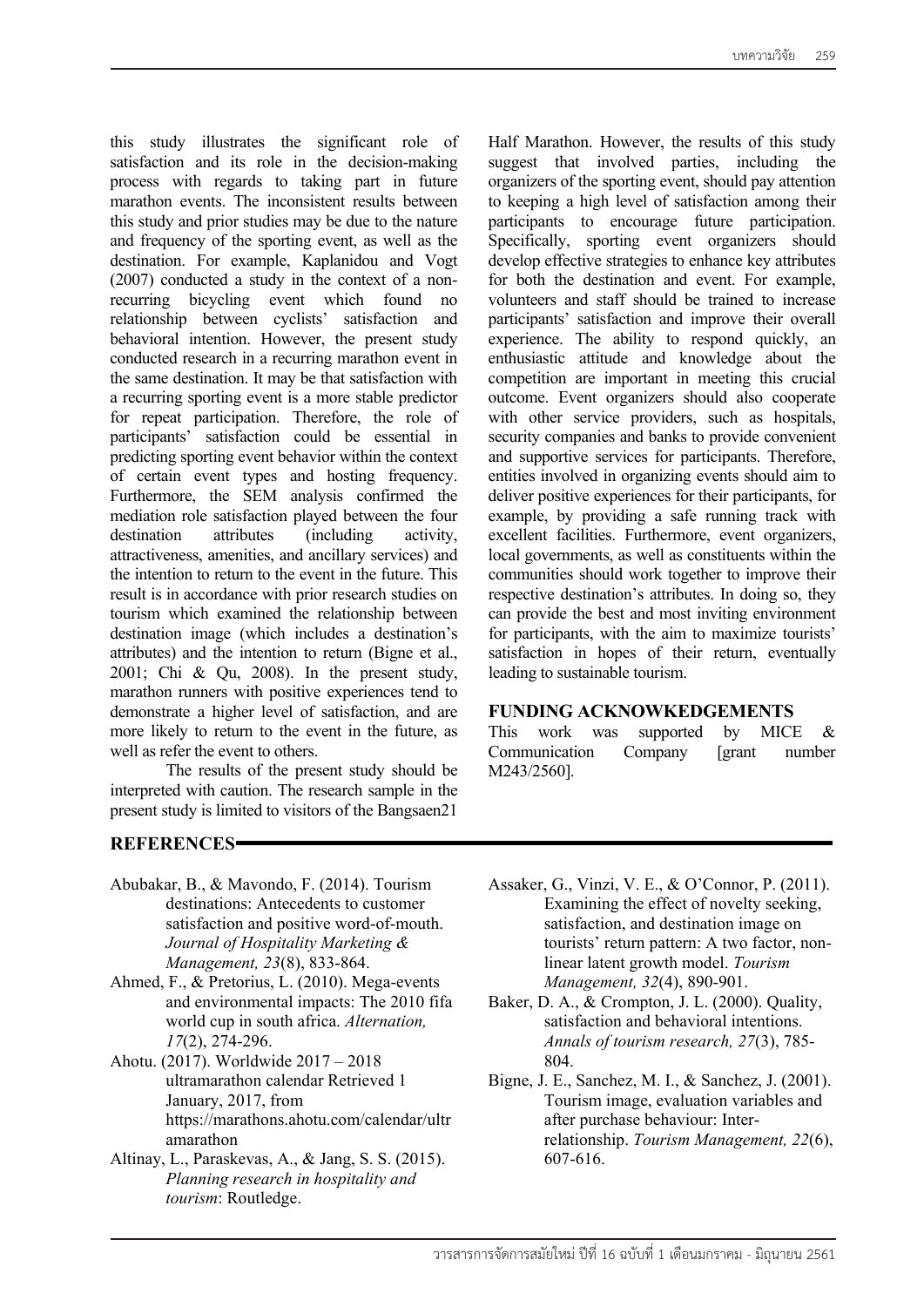- Buhalis, D. (2000). Marketing the competitive destination of the future. *Tourism Management, 21*(1), 97-116.
- Buhalis, D., & Amaranggana, A. (2013). Smart tourism destinations *Information and communication technologies in tourism 2014* (pp. 553-564): Springer.
- Chen, N., & Funk, D. C. (2010). Exploring destination image, experience and revisit intention: A comparison of sport and nonsport tourist perceptions. *Journal of Sport & Tourism, 15*(3), 239-259.
- Chi, C. G.-Q., & Qu, H. (2008). Examining the structural relationships of destination image, tourist satisfaction and destination loyalty: An integrated approach. *Tourism Management, 29*(4), 624-636.
- Cooper, C., Fletcher, J., Fyall, A., Gilbert, D., & Wanhill, S. (2008). *Tourism, principles and practice* (4th ed.). Harlow: Pearson education.
- Cronin Jr, J. J., & Taylor, S. A. (1992). Measuring service quality: A reexamination and extension. *The journal of marketing*, 55- 68.
- Dann, G. M. (1977). Anomie, ego-enhancement and tourism. *Annals of tourism research, 4*(4), 184-194.
- Destination Thailand News. (2016). Bangsaen21 half marathon to be awarded iaaf bronze label road race: First half marathon in asean to attain world standard. Retrieved 1 January, 2018, from http://destinationthailandnews.com/touris m/sports-recreation/bangsaen21-halfmarathon-awarded-iaaf-bronze-labelroad-race-first-half-marathon-aseanattain-world-standard.html
- Du Plessis, S., & Maennig, W. (2011). The 2010 fifa world cup high-frequency data economics: Effects on international tourism and awareness for south africa. *Development Southern Africa, 28*(3), 349- 365.
- Eusébio, C., & Vieira, A. L. (2013). Destination attributes' evaluation, satisfaction and behavioural intentions: A structural modelling approach. *International journal of tourism research, 15*(1), 66-80.
- Forrunnersmag. (2017). Running race: Distance running, marathon events in thailand. Retrieved 1 December, 2017, from http://www.forrunnersmag.com/events/ind ex.php
- Frawley, S., & Cush, A. (2011). Major sport events and participation legacy: The case of the 2003 rugby world cup. *Managing leisure, 16*(1), 65-76.
- Gunn, C. A. (1997). *Vacationscape: Developing tourist areas* (3rd ed.). Washington: Taylor & Francis.
- Halpenny, E. A., Kulczycki, C., & Moghimehfar, F. (2016). Factors effecting destination and event loyalty: Examining the sustainability of a recurrent small-scale running event at banff national park. *Journal of Sport & Tourism, 20*(3-4), 233- 262.
- Hammer, C., & Podlog, L. (2016). Motivation and marathon running. In C. Zinner & B. Sperlich (Eds.), *Marathon running: Physiology, psychology, nutrition and training aspects* (pp. 107-124). Cham: Springer.
- Kaplanidou, K., & Gibson, H. J. (2010). Predicting behavioral intentions of active event sport tourists: The case of a smallscale recurring sports event. *Journal of Sport & Tourism, 15*(2), 163-179.
- Kaplanidou, K., & Vogt, C. (2007). The interrelationship between sport event and destination image and sport tourists' behaviours. *Journal of Sport & Tourism, 12*(3-4), 183-206.
- Kim, H. D., & Lough, N. (2007). An investigation into relationships among constructs of service quality, customer satisfaction, and repurchase intention in korean private golf courses. *The ICHPER-SD Journal of Research in Health, Physical Education, Recreation, Sport & Dance, 2*(1), 14.
- Kim, K., & Jogaratnam, G. (2015). Participant perceptions of a sport event, destination competitiveness, and intended future behavior: The case of the thunder road marathon in north carolina. *Tourism Review International, 19*(3), 133-145.
- King, C., Chen, N., & Funk, D. C. (2015). Exploring destination image decay: A study of sport tourists' destination image change after event participation. *Journal of hospitality & tourism research, 39*(1), 3-31.
- Koo, S. K. S., Byon, K. K., & Baker III, T. A. (2014). Integrating event image, satisfaction, and behavioral intention: Small-scale marathon event. *Sport Marketing Quarterly, 23*(3), 127-137.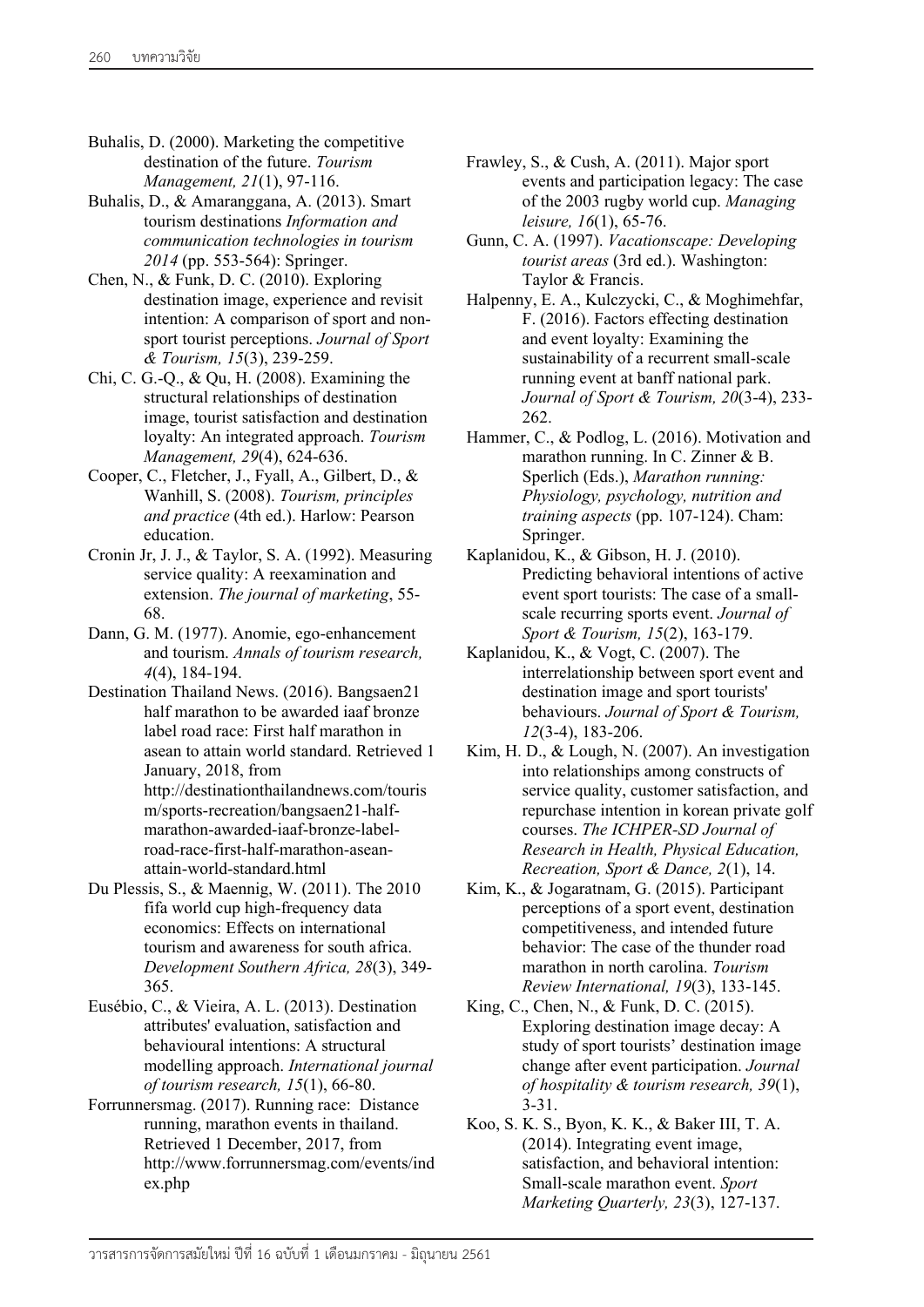- Kouthouris, C., & Alexandris, K. (2005). Can service quality predict customer satisfaction and behavioral intentions in the sport tourism industry? An application of the servqual model in an outdoors setting. *Journal of Sport & Tourism, 10*(2), 101-111.
- Ladhari, R. (2009). Service quality, emotional satisfaction, and behavioural intentions: A study in the hotel industry. *Managing Service Quality: An International Journal, 19*(3), 308-331.
- Lee, T. H. (2013). Influence analysis of community resident support for sustainable tourism development. *Tourism Management, 34*, 37-46.
- Lehto, X. Y., O'Leary, J. T., & Morrison, A. M. (2004). The effect of prior experience on vacation behavior. *Annals of tourism research, 31*(4), 801-818.
- Leiper, N. (1995). *Tourism management*. Melbourne: RMIT Press.
- Liu, C.-C., Chuang, C.-J., Chang, S., & Chang, C.-Y. (2017). Benefits and impact influencing support of participants and residents for road race events: A comparative study. *South African Journal for Research in Sport, Physical Education and Recreation, 39*(2), 149-162.
- Miller, J. J., Pauline, G., & Donahue, P. (2017). An investigation of safety training for triathlon events: Are volunteers prepared for emergencies? *Journal of Contemporary Athletics, 11*(2).
- Nicolau, J. L., & Mas, F. J. (2006). The influence of distance and prices on the choice of tourist destinations: The moderating role of motivations. *Tourism Management, 27*(5), 982-996.
- Ogles, B., & Masters, K. (2000). Older vs. Younger adult male marathon runners: Participative motives and training habits. *Journal of Sport Behavior, 23*(2), 130.
- Oliver, R. L. (1999). Whence consumer loyalty? *The journal of marketing, 63*, 33-44.
- Pantouvakis, A., & Lymperopoulos, K. (2008). Customer satisfaction and loyalty in the eyes of new and repeat customers: Evidence from the transport sector. *Managing Service Quality: An International Journal, 18*(6), 623-643.
- Papadimitriou, D., & Gibson, H. (2008). Benefits sought and realized by active mountain sport tourists in epirus, greece: Pre-and

post-trip analysis. *Journal of Sport & Tourism, 13*(1), 37-60.

- Park, Y., & Njite, D. (2010). Relationship between destination image and tourists' future behavior: Observations from jeju island, korea. *Asia Pacific Journal of Tourism Research, 15*(1), 1-20.
- Piwowarczyk, L., Rous, D., Mancuso, A., Flinton, K., Hastings, E., Forbush, L., & Shepherd, A. (2016). Impact of the boston marathon bombing and its aftermath on refugees and survivors of torture. *Journal of immigrant and minority health, 18*(4), 764-770.
- Prebensen, N. K., Woo, E., Chen, J. S., & Uysal, M. (2013). Motivation and involvement as antecedents of the perceived value of the destination experience. *Journal of Travel Research, 52*(2), 253-264.
- Reid, L. J., & Reid, S. D. (1994). Communicating tourism supplier services: Building repeat visitor relationships. *Journal of Travel & Tourism Marketing, 2*(2-3), 3-19.
- Reisinger, Y., & Turner, L. W. (2012). *Crosscultural behaviour in tourism: Concepts and analysis*. Oxford: Butterworth Heinemann.
- RunningUSA. (2017). Running USA road race trend. Retrieved 10 December, 2017, from http://www.runningusa.org/2017-us-roadrace-trends
- Seaton, A. V., & Bennett, M. M. (1996). *The marketing of tourism products: Concepts, issues and cases*. London: International Thomson Business Press.
- Shonk, D. J., & Chelladurai, P. (2008). Service quality, satisfaction, and intent to return in event sport tourism. *Journal of Sport Management, 22*(5), 587-602.
- Spears, N., & Singh, S. N. (2004). Measuring attitude toward the brand and purchase intentions. *Journal of Current Issues & Research in Advertising, 26*(2), 53-66.
- Sun, X., Chi, C. G.-Q., & Xu, H. (2013). Developing destination loyalty: The case of hainan island. *Annals of tourism research, 43*, 547-577.
- Templeton, A., & Lee, J.-E. (2016). Exploring motivational factors for dude ranch vacations. *Journal of Tourism Insights, 7*(1), 3.
- Theodorakis, N. D., Kaplanidou, K., & Karabaxoglou, I. (2015). Effect of event service quality and satisfaction on happiness among runners of a recurring